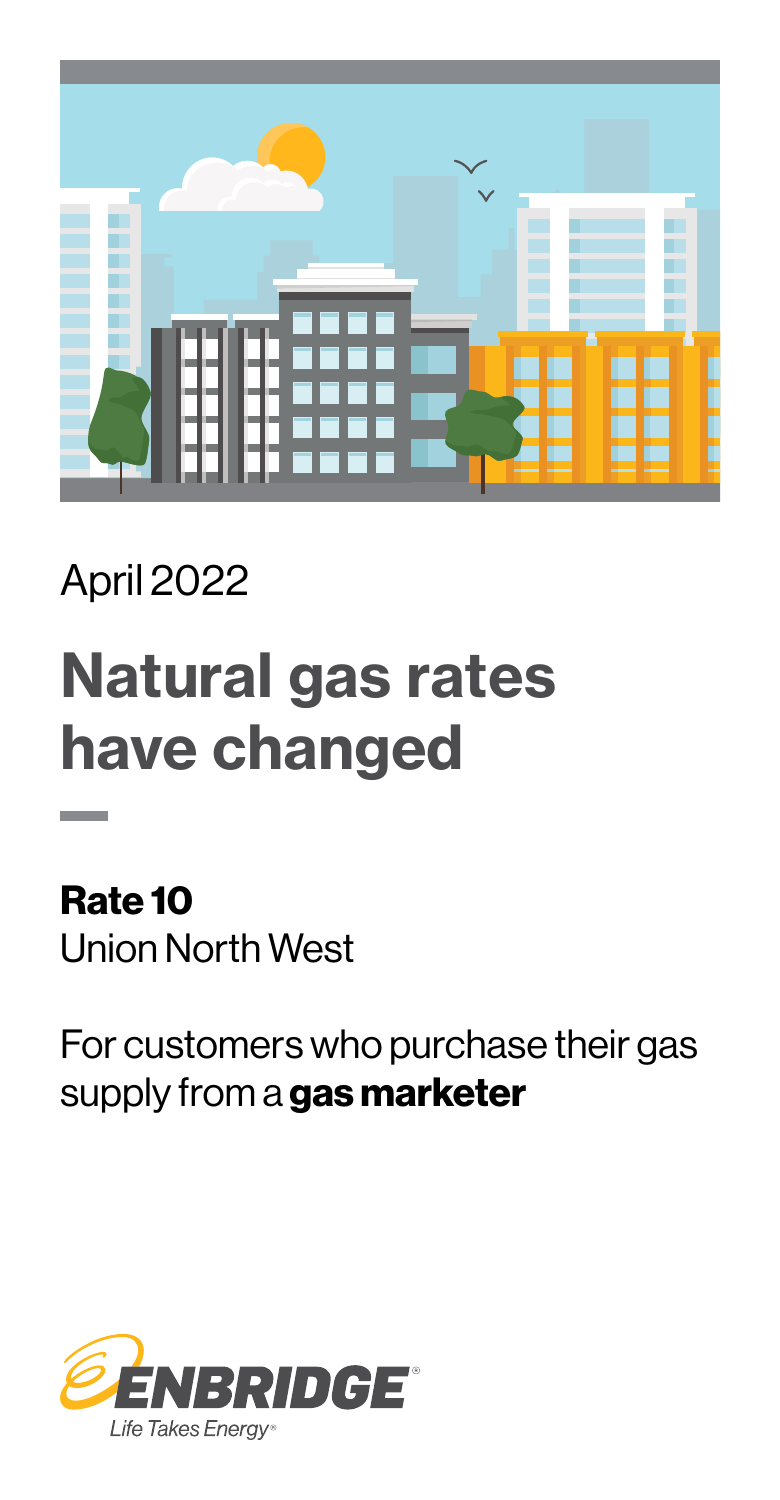## New natural gas rates

The Ontario Energy Board (OEB) has approved changes to Enbridge Gas' rates effective April 1, 2022.

The total impact on your bill will depend on how much gas you use and the terms of your gas marketer agreement.

#### Delivery to You

The delivery rates that vary with consumption increased based on our forecast cost of delivering natural gas to your business. This charge also includes storage costs which increased to reflect the cost of storing natural gas so it's available when you need it. Also included in Delivery to You is a facility carbon charge associated with the operation of Enbridge Gas' facilities to deliver natural gas to you.

#### Transportation to Enbridge

The transportation charge has increased by approximately \$15.33 per year for a typical customer due to higher costs for transporting natural gas to Ontario.

#### Federal Carbon Charge

The federal carbon charge has increased from 7.83  $\text{c/m}^3$ to 9.79 ¢/m<sup>3</sup>. This charge increases annually each April. All of the money collected for this charge goes to the government.

Visit [enbridgegas.com/federalcarbonprogram](http://enbridgegas.com/federalcarbonprogram) for more information.

#### Gas Supply Charge

The price you pay for the natural gas you use, shown as the gas supply charge on your bill, depends on the terms of your gas marketer agreement.

#### Cost Adjustment

The current adjustment is a charge of 0.5280  $\phi/m^3$ . The cost adjustment reflects the true-up between actual and forecast prices for prior periods. Please see the chart below for the breakdown by component.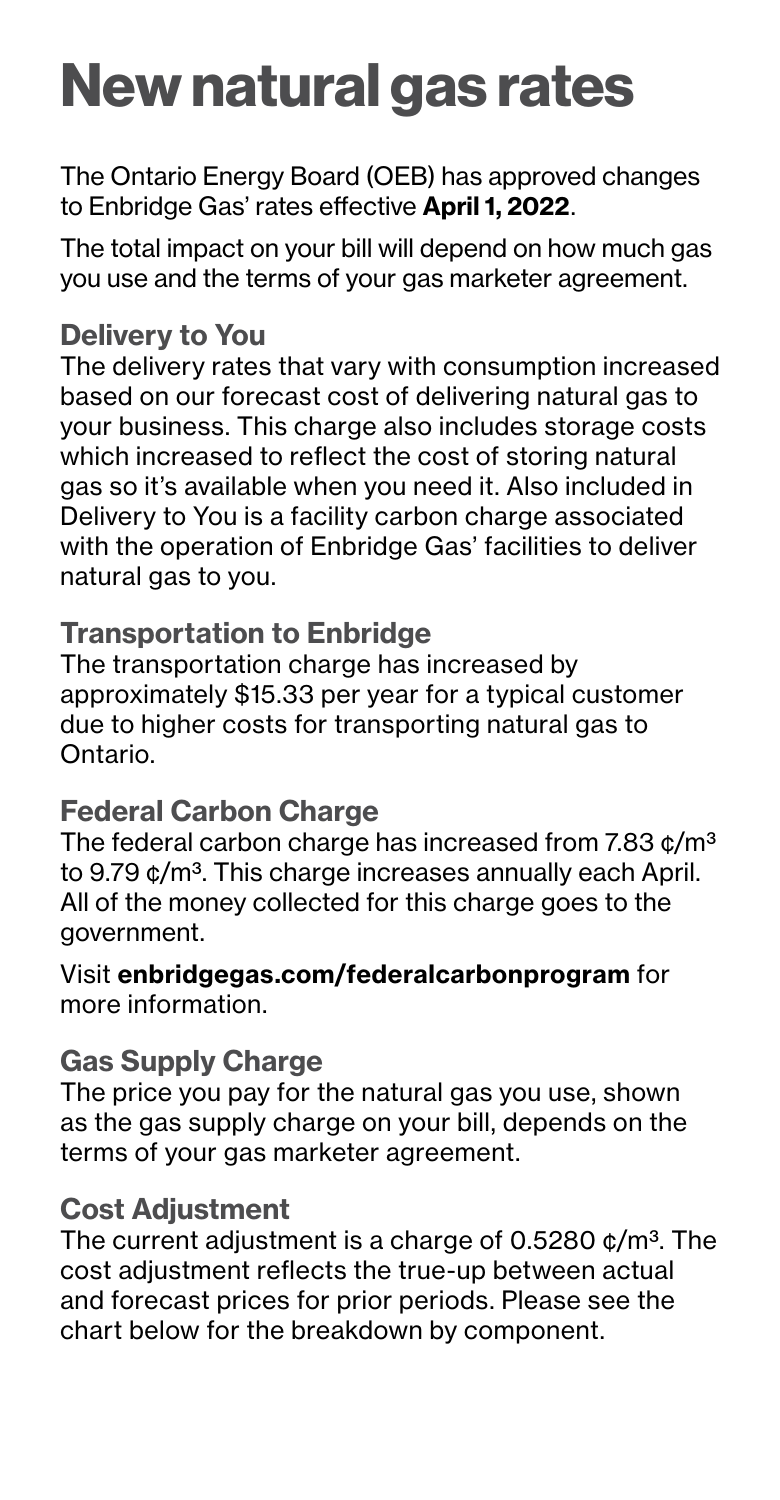#### Rate Adjustment

The OEB has approved a rate adjustment to reflect the clearance of 2020 federal carbon deferral and variance account balances. This will appear as a onetime charge on customers' April bills, and for a typical customer this will be a charge of approximately \$2.14.

The OEB has also approved a rate adjustment to reflect the clearance of 2020 deferral and variance account balances. This will appear as a one-time refund on customers' April bills, and for a typical customer this will be a refund of approximately \$621.29.

The adjustments will be combined and appear as a single Rate Adjustment line item on your bill.

Charges for gas used from April 1, 2022 will be calculated using the new approved rates as shown below. The annualized impact is based on a typical Rate 10 - Union North West customer who uses 93,000 m<sup>3</sup> per year while buying gas from an energy marketer.